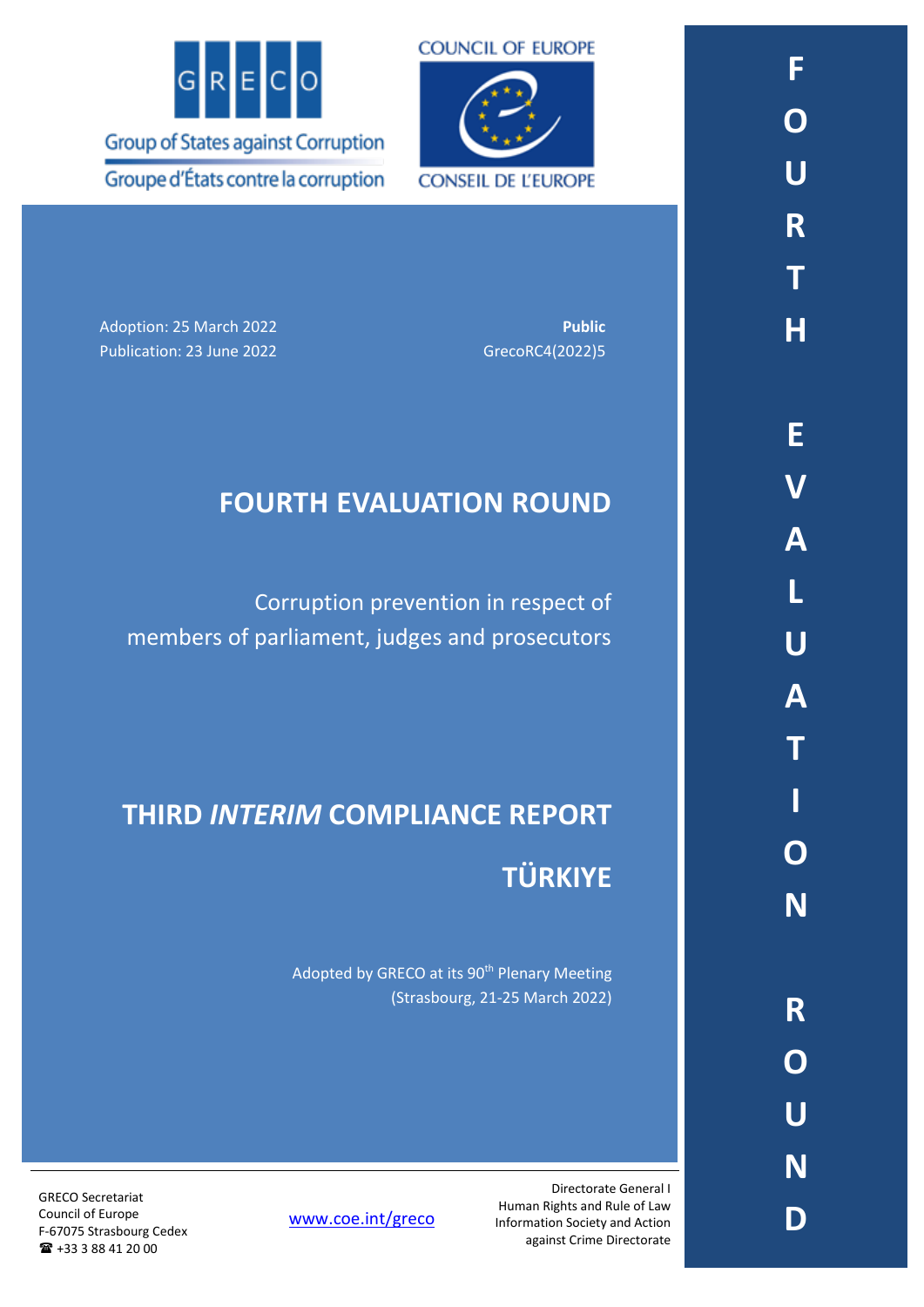# **I. INTRODUCTION**

- 1. The Fourth Round Evaluation Report on Türkiye was adopted at GRECO's 69<sup>th</sup> Plenary Meeting (16 October 2015) and made public on 17 March 2016, following authorisation by Türkiye [\(Greco Eval IV Rep \(2015\) 3E\)](https://rm.coe.int/16806c9d29). GRECO's Fourth Evaluation Round deals with "Corruption prevention in respect of members of parliament, judges and prosecutors".
- 2. In the Compliance Report [\(GrecoRC4\(2017\)16\)](https://rm.coe.int/fourth-evaluation-round-corruption-prevention-in-respect-of-members-of/1680792de8), which was adopted by GRECO at its  $77<sup>th</sup>$  meeting (16-18 October 2017), it was concluded that two of the 22 recommendations had been implemented satisfactorily by Türkiye. In view of this result, GRECO concluded that the very low level of compliance with the recommendations was "globally unsatisfactory" in the meaning of Rule 31 revised, paragraph 8.3 of its Rules of Procedure.
- 3. In the *Interim Compliance Report*, which was adopted by GRECO at its 82<sup>nd</sup> meeting (22 March 2019), GRECO found that concerning members of parliament, judges and prosecutors, no tangible progress had been made to implement its recommendations and that the shortcomings identified in the Evaluation Report remained. GRECO concluded that the level of compliance with the recommendations remained "globally unsatisfactory" within the meaning of Rule 31 revised, paragraph 8.3 of the Rules of Procedure.
- 4. In the [Second Interim Compliance Report,](https://rm.coe.int/fourth-evaluation-round-corruption-prevention-in-respect-of-members-of/1680a1cac3) adopted by GRECO at its 86<sup>th</sup> plenary meeting (29 October 2020), GRECO concluded that three of the twenty-two recommendations had been implemented satisfactorily by Türkiye, nine have been partly implemented and ten have not been implemented. GRECO concluded that the current level of compliance with the recommendations remained "globally unsatisfactory" within the meaning of Rule 31 revised, paragraph 8.3 of the Rules of Procedure. In application of paragraph 2.i) of Rule 32 of the Rules of Procedure, GRECO asked the Head of the Turkish delegation to provide a report on measures taken to implement the outstanding recommendations (namely recommendations i to xiii, xv to xviii, xxi and xxii) by 31 October 2021 at the latest. That report, submitted on 29 October 2021 forms the basis of this report.
- 5. This Third Interim Compliance Report assesses the further implementation of the pending recommendations since the adoption of the Second Interim Compliance Report and performs an overall appraisal of the level of Türkiye's compliance with these recommendations.
- 6. GRECO selected the Netherlands and Croatia to appoint Rapporteurs for the compliance procedure. The Rapporteurs appointed were Ms Tessa Lansbergen, on behalf of the Netherlands, and Ms Maja Vitaljić, on behalf of Croatia. They were assisted by GRECO's Secretariat in drawing up this Report.

# **II. ANALYSIS**

7. GRECO addressed 22 recommendations to Türkiye in its Evaluation Report. In its Compliance Report, GRECO concluded that recommendations xix and xx had been implemented satisfactorily, recommendations iii, iv, vii, x and xxii partly implemented and recommendations i, ii, v, vi, viii, ix, xi to xviii, and xxi not implemented. In the absence of developments, GRECO came to the same conclusion in its Interim Compliance Report as to the remaining recommendations. In the Second Interim Compliance Report GRECO concluded that recommendation xiv had been implemented satisfactorily and that recommendations xiii, xv, xviii and xxi had been partly implemented. Compliance with the outstanding recommendations is dealt with below.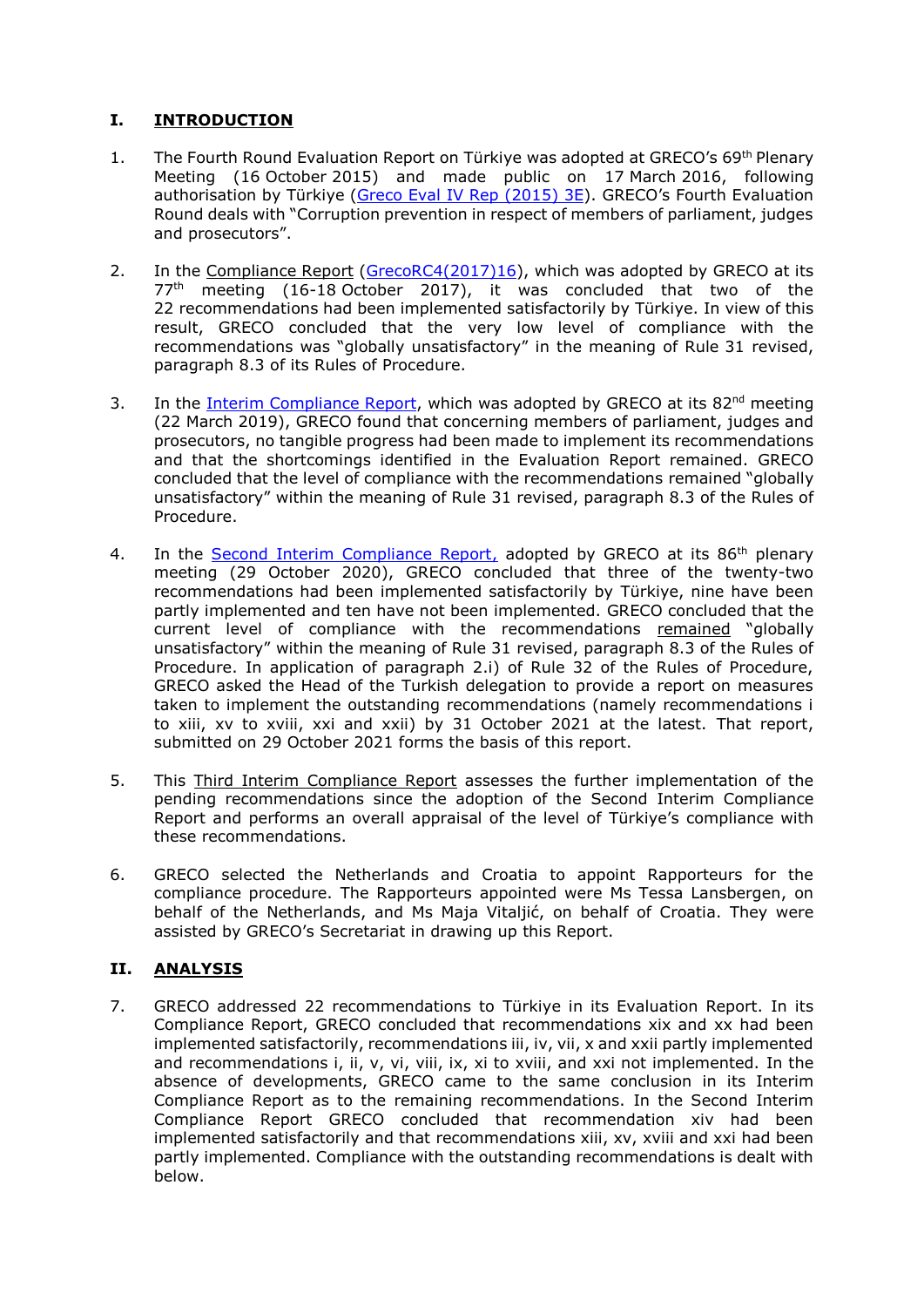#### *Corruption prevention in respect of members of parliament*

#### **Recommendation i.**

- 8. *GRECO recommended that the transparency of the legislative process be enhanced by (i) further developing the rules on public consultations in respect of civil society groups and citizens; and (ii) ensuring that draft legislation is presented in a reasonable format (e.g. avoiding that large quantities of unrelated pieces of legislation are treated as one single package) and within adequate timelines to allow for meaningful public consultation and parliamentary debate.*
- 9. GRECO refers to its conclusions in the previous compliance reports according to which this recommendation was not implemented. As regards the first part of the recommendation, it noted the continued absence of rules governing the organisation of public consultations in the legislative process, beyond the possibility of inviting experts or civil society representatives to hearings during the early stages of the preparation of legislation. Therefore, GRECO concluded that this part of the recommendation was not implemented. As to the second part of the recommendation, GRECO expressed its concerns about a worrying upward trend of the number of omnibus bills over the last three legislative sessions of the Grand National Assembly of Türkiye (GNAT) and, therefore, considered that this part of the recommendation was not implemented.
- 10. The Turkish authorities have provided no further information as to the progress of implementation of this recommendation but now state that the examination of this recommendation is underway.
- 11. In the absence of any concrete developments, GRECO concludes that recommendation i remains not implemented.

#### **Recommendation ii.**

- 12. *GRECO recommended that a code of ethics/conduct for members of parliament be adopted covering various situations of conflicts of interests (gifts and other advantages, accessory activities, post-employment situations, third party contacts, including with lobbyists, etc.).*
- 13. GRECO refers to its conclusions in the previous compliance reports according to which this recommendation was not implemented. GRECO noted that the proposed law on Ethical Conduct for Members of the GNAT was not adopted. Furthermore, GRECO stated that it appeared to be a framework text that was not very detailed in several aspects, including gifts. GRECO underlined that, in general, codes of conduct gained in being less static than legislation, containing more detail and providing guidance in a more flexible way and being capable of evolving over time. There was no indication that the bill would be presented to the current legislature.
- 14. The Turkish authorities have provided no further information as to the progress of implementation of this recommendation but now state that the examination of this recommendation is underway.
- 15. In the absence of any concrete developments, GRECO concludes that recommendation ii remains not implemented.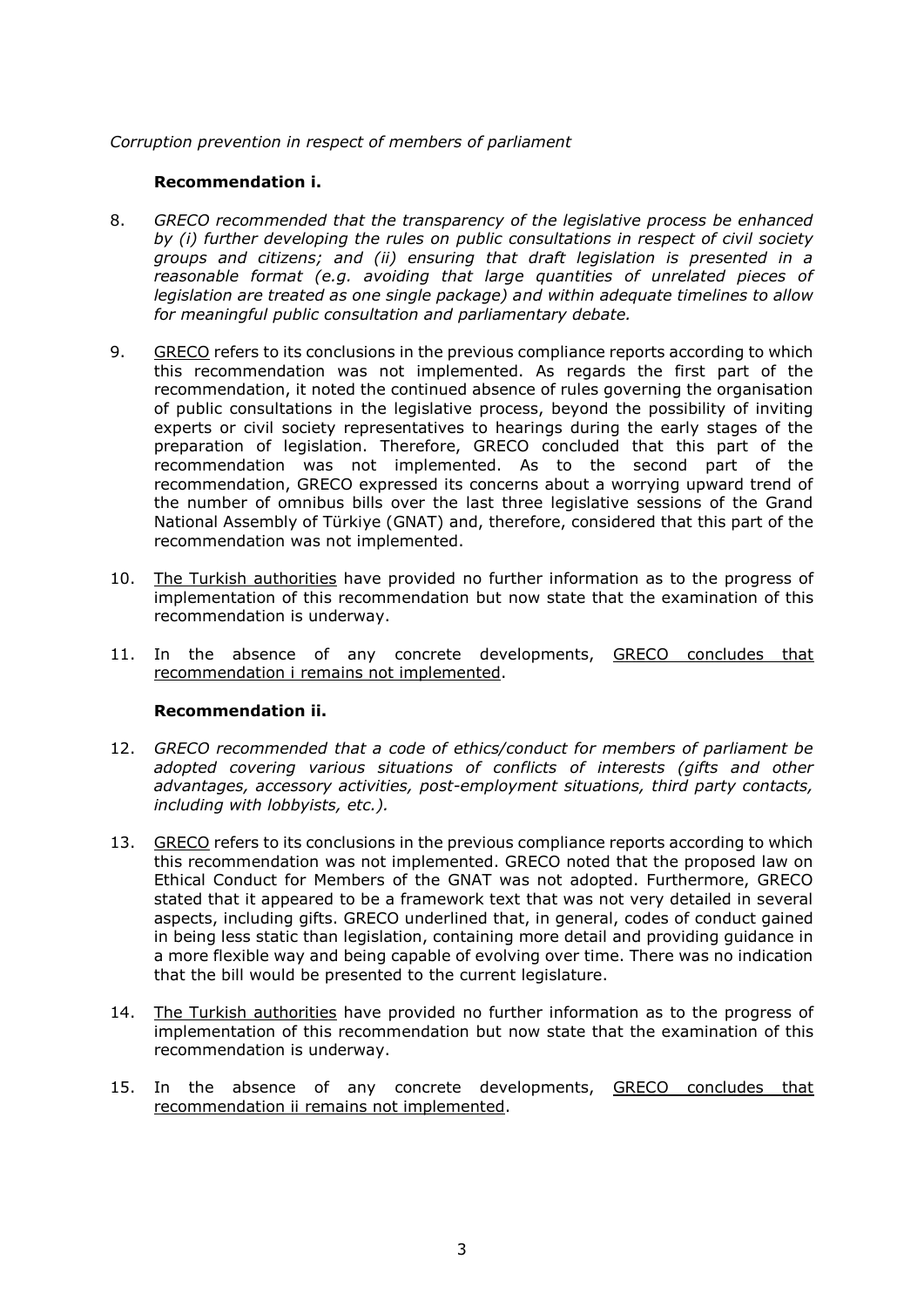#### **Recommendation iii.**

- 16. *GRECO recommended that a requirement of "ad hoc disclosure" be introduced for members of parliament for situations of personal/financial conflicts of interest which may emerge during the parliamentary proceedings and that rules for such situations be developed.*
- 17. GRECO refers to its conclusions in the Second Interim Compliance Report according to which this recommendation was partly implemented. While the authorities mentioned that the draft law on Ethical Conduct for Members of the GNAT would call on the MPs to make the general interest prevail in case of any personal/financial conflict of interest and to inform the GNAT of potential conflicts of interest interfering with their legislative functions, GRECO noted that the formulation of the proposed law was not very precise, for example, as regards the timing of such declarations, which is an element of fundamental importance for *ad hoc* declarations. GRECO added that there was no indication that the bill would be examined by the current legislature.
- 18. The Turkish authorities have provided no further information as to the progress of implementation of this recommendation but now state that the examination of this recommendation is underway.
- 19. In view of the lack of tangible progress, GRECO concludes that recommendation iii remains partly implemented.

#### **Recommendation iv.**

- 20. *GRECO recommended that the accessory activities which are incompatible with the duties and functions of members of parliament be reviewed and that comprehensive and enforceable legislation be ensured, to remedy any conflicts of interest resulting from such activities.*
- 21. GRECO refers to its previous conclusion whereby the recommendation was partly implemented. It took note of Law No. 6771 on Amending the Constitution of the Republic of Türkiye (adopted on 21 January 2017) which had removed Article 82 of the Constitution, as well as of the draft Law on Ethical Conduct for Members of the GNAT, which listed accessory activities incompatible with being an MP, possible postemployment restrictions, procedure for examining alleged violations and available sanctions as required. GRECO observed that the draft Law had not been adopted by the previous legislature and had yet to be examined by the current legislature.
- 22. The Turkish authorities have provided no further information as to the progress of implementation of this recommendation but now state that the examination of this recommendation is underway.
- 23. In view of the lack of tangible progress, GRECO concludes that recommendation iv remains partly implemented.

# **Recommendation v.**

24. *GRECO recommended (i) that the regime of asset declarations of members of parliament be accompanied by a system of verification of their accuracy and veracity as well as effective, proportionate and dissuasive sanctions for violations of the rules; and (ii) that the content of these declarations be made publicly available promptly after their submission to Parliament (it being understood that information concerning spouses and dependent family members would not necessarily need to be made public).*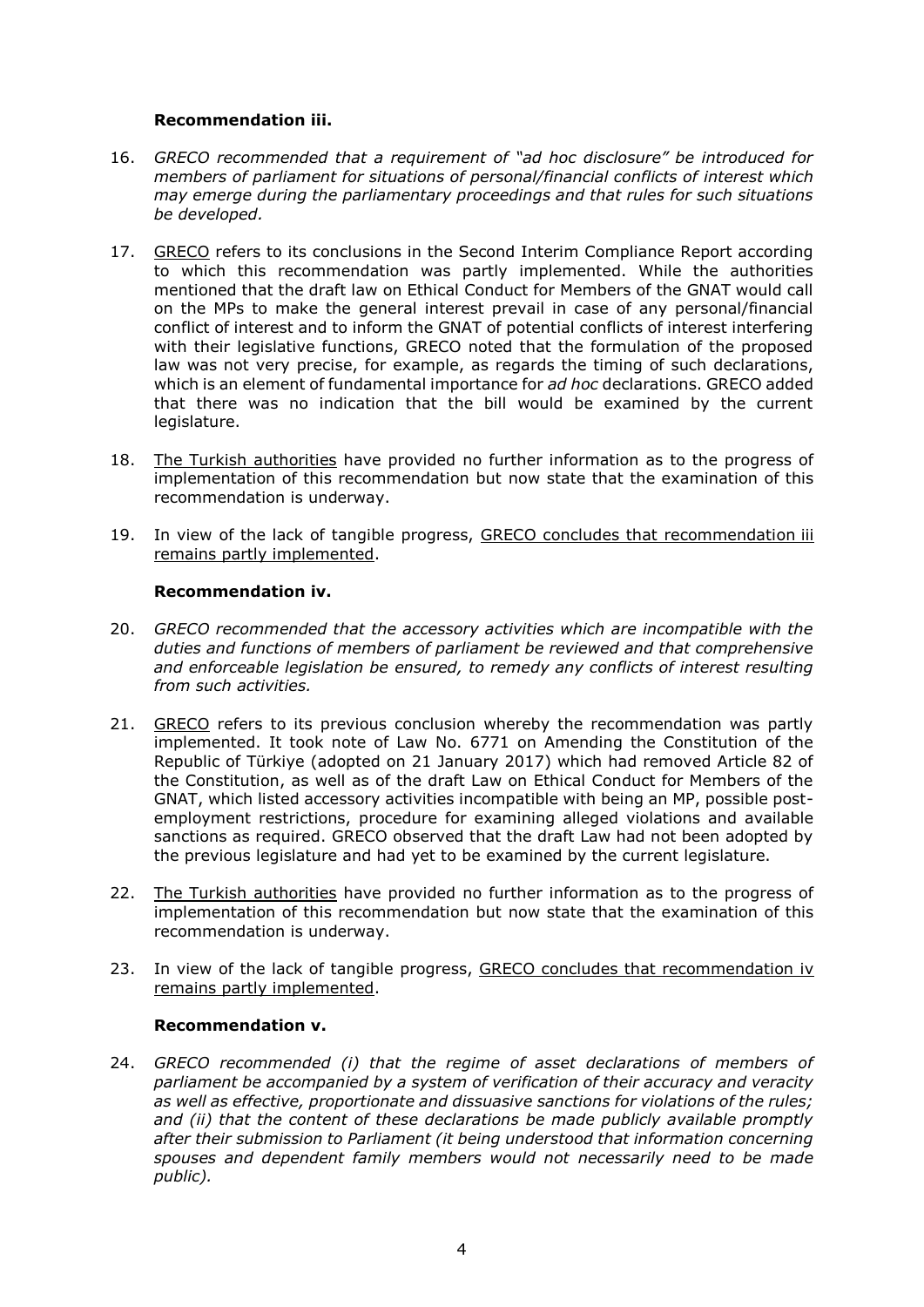- 25. GRECO refers to the conclusions in its previous compliance reports according to which the recommendation was not implemented. While the draft law on Ethical Conduct for Members of the GNAT would allegedly reduce the reporting period for asset declaration to once every two years and create an obligation on MPs to declare accessory activities, GRECO considered that the proposed bill fell short of addressing the full recommendation, in particular the fact that there was no reference to a system of verification of asset declarations or to the publicity of asset declarations.
- 26. The Turkish authorities have not provided any additional information as to the progress of implementation of this recommendation but now state that its examination is underway.
- 27. In the absence of any concrete developments, GRECO concludes that recommendation v remains not implemented.

#### **Recommendation vi.**

- 28. *GRECO recommended that determined measures be taken in order to ensure that the procedures for lifting parliamentary immunity are dealt with as matters of priority and do not hamper criminal investigations in respect of members of parliament suspected of having committed corruption offences.*
- 29. GRECO refers to its conclusions in the previous compliance reports according to which this recommendation was not implemented. In response to the provisional Article 20 of the Constitution, which the authorities had introduced by Law No. 6718 of 20 May 2016, and which provided that the second sentence of the first paragraph of Article 83 would not apply for the files concerning the lifting of the parliamentary immunity of deputies which had been submitted by the Ministry of Justice, Office of the Prime Minister, the Presidency of the GNAT or Chairmanship of the Joint Committee formed by the members of the Committees on Constitution and on Justice to the authorities empowered to investigate or to allow investigation and the Chief public prosecutor's offices and court, GRECO noted that the aim of the provisional Article 20 was first and foremost to allow prosecution of those MPs whose speech was deemed to support terrorism, even if it was to apply to all files against MPs, to see their immunity lifted. Furthermore, in view of its provisional character, all files not ready at the time of entry into force of the provisional Article 20 and during the 15 days of its implementation fell back into the regular system.
- 30. The Turkish authorities have provided no new information in respect of this recommendation but now state that its examination is underway.
- 31. In the absence of any concrete developments, GRECO concludes that recommendation vi remains not implemented.

#### **Recommendation vii.**

- 32. *GRECO recommended (i) that the parliamentary authorities establish dedicated induction and in-service training for members of parliament on corruption prevention, conflicts of interest and ethical conduct and (ii) that a mechanism for confidential counselling be established to provide advice on ethical questions and possible conflicts of interest in relation to their functions and duties.*
- 33. GRECO refers to its conclusions in the previous compliance reports finding this recommendation to be partly implemented. As regards the first part of the recommendation, while GRECO noted that MPs had general access to training on matters pertaining to their duties, on a voluntary basis, in addition to access to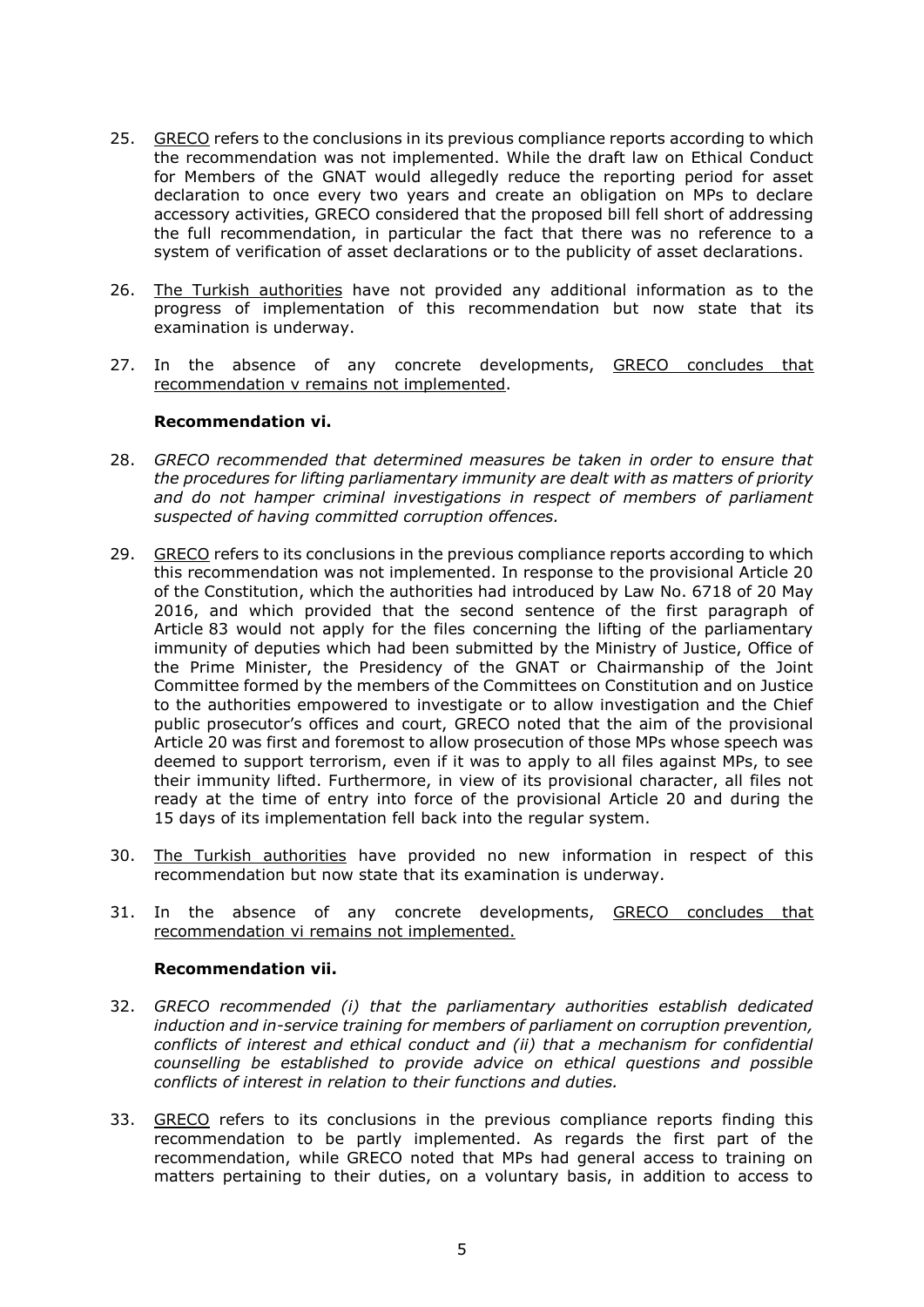written material that touched upon certain issues related to their ethical conduct, it found that it fell short of the requirement of the recommendation of a dedicated induction and in-service training for MPs. As to confidential counselling, GRECO noted that the proposed Law on Ethical Conduct for Members of the GNAT would establish a mechanism (a commission) for confidential counselling, which would represent a positive step. However, the bill had not been adopted by the previous legislature and was yet to be examined by the current legislature. GRECO also noted that counselling was possible as provided by the Presidency of the GNAT, although there were relatively few counselling requests.

- 34. The Turkish authorities have provided no new information in respect of this recommendation but now state that its examination is underway.
- 35. In view of the lack of concrete progress, GRECO concludes that recommendation vii remains partly implemented.

*Corruption prevention in respect of judges and/or prosecutors*

#### **Recommendation viii.**

- 36. *GRECO recommended that determined measures be taken to strengthen the independence of the High Council of Judges and Prosecutors (HCJP) in respect of potential threats to its independence from the executive authorities and political influence.*
- 37. GRECO refers to its previous conclusions according to which this recommendation was not implemented. GRECO recalls that the replacement of the High Council of Judges and Prosecutors (HCJP) by the Council of Judges and Prosecutors (CJP) in 2017 and the selection of all of CJP's members by the executive and legislative powers gave rise to serious concerns that the CJP appeared to be even less independent as a body than the defunct HCJP. This development resulted in the CJP clearly not being in line with the international standard calling for at least half of the members of self-governing judicial bodies to be elected by their peers, as enshrined in the Council of Europe Committee of Ministers' Recommendation CM/Rec(2010)12. Furthermore, GRECO noted that the CJP was still chaired by the Minister of Justice and the Deputy Minister of Justice was also a member.
- 38. The Turkish authorities reiterate their position that the CJP is independent, as provided for in the Constitution and domestic statute. In their view, the organisation and functioning of the CJP reflects the needs of the country and does not lend itself to any external political influence. It is composed of two chambers, each of which takes decisions by a simple majority. Decisions against judges/prosecutors can be challenged against before the CJP's General Assembly.
- 39. GRECO repeats its previous findings that the composition of the CJP is in direct contradiction with the standards of the Council of Europe as referred to in GRECO's previous compliance reports (see paragraph 37 above) as well as GRECO's practice, which require that at least half of the members of such self-governing bodies dealing notably with the career of judges should be judges elected by their peers. As it stands, the CJP is still chaired by the Minister of Justice and the Deputy Minister of Justice is also a member, whilst none of the other members is elected by judges amongst peers.
- 40. GRECO concludes that recommendation viii remains not implemented.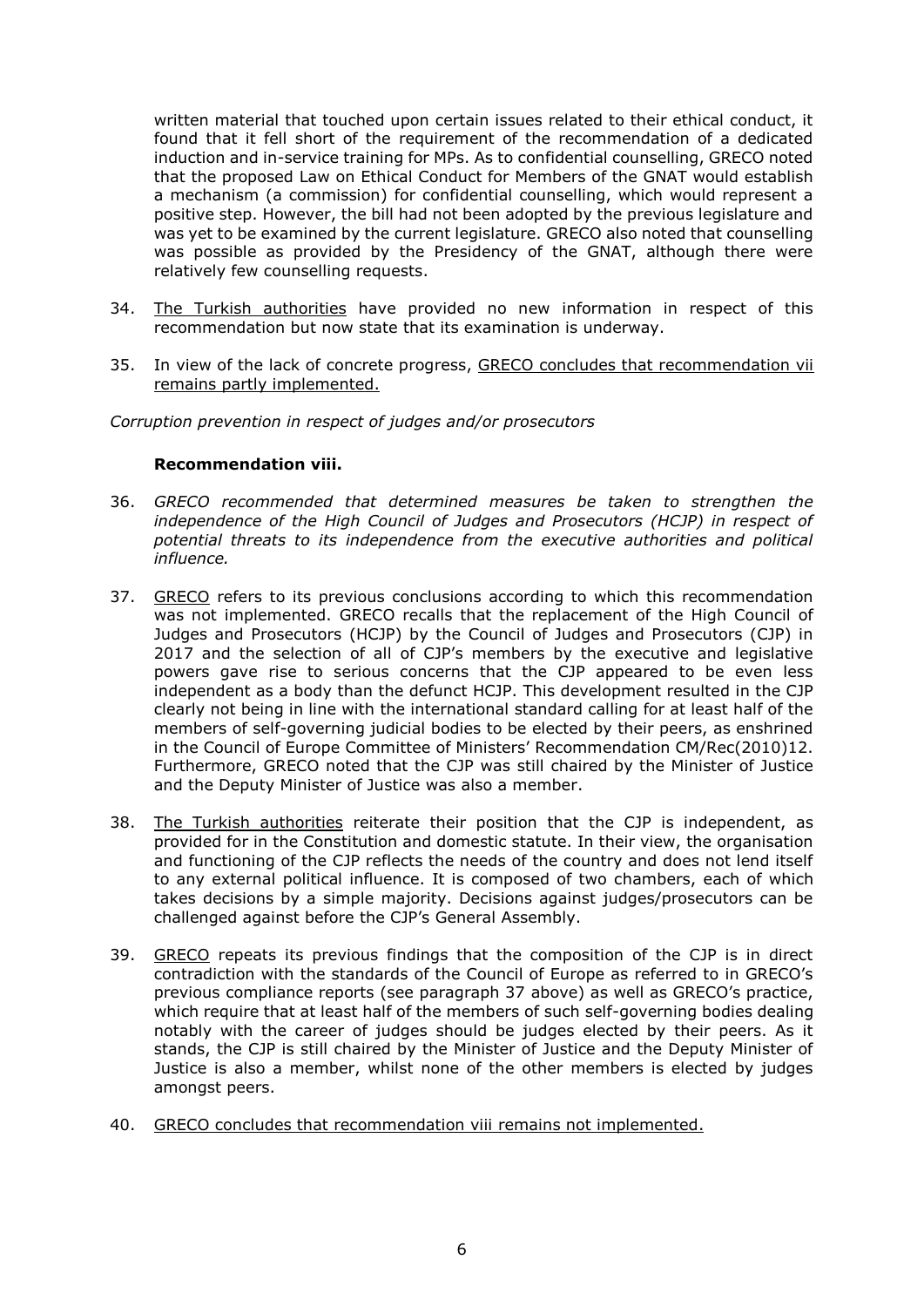#### **Recommendation ix.**

- 41. *GRECO recommended that the involvement and the responsibility of the judiciary in respect of the process of selecting and recruiting candidates to become judges/prosecutors be considerably strengthened.*
- 42. GRECO refers to its conclusions in the previous compliance reports finding that this recommendation was not implemented. GRECO noted that the situation had not changed more than the HCJP being replaced by the CJP in the final phase of admission of new candidates. The situation that was described in the Evaluation Report, whereby the Ministry of Justice played a leading and decisive role throughout the recruitment process remained unchanged. In particular, apart from two members of the interview committee, namely the Secretary General of the CJP and one member selected from the advisory board of the Justice Academy, the remaining five members were representatives of the Ministry of Justice. The CJP, including the Deputy Minister of Justice, led the recruitment of candidate judges and prosecutors. In this respect, given the misgivings expressed concerning the composition of the CJP, which had no members elected by judges, GRECO was concerned that the process of selecting and recruiting judges was even more under the control of the executive.
- 43. The Turkish authorities have provided no new information in respect of this recommendation.
- 44. In the absence of any new developments, GRECO concludes that recommendation ix remains not implemented.

#### **Recommendation x.**

- 45. *GRECO recommended that all candidates to the judiciary be subject to checks concerning their ethical conduct and integrity, based on precise and objective criteria which are open to the public and in accordance with European standards.*
- 46. GRECO refers to its conclusions in the previous compliance reports according to which this recommendation was partly implemented. GRECO was satisfied that some form of checks applied to candidates from academia, which was previously the reason for considering this recommendation partly implemented. However, the question remained as to whether the existing criteria for integrity checks were sufficiently precise as required by the recommendation. GRECO examined a number of regulations and found that they did not directly address the issue of integrity tests before joining the judiciary. For example, while there were provisions relating to integrity issues in the Regulation on the Principles of Ethical Conduct for Public Officials and on Procedures and Principles for Application (e.g. a provision on conflict of interest), they were addressed to public officials in general whereas GRECO had specifically enquired about criteria clarifying the notions which were used in the assessment of candidates to the judiciary, in particular those of "honour", "dignity" and "moral conduct". Lastly, GRECO examined the principles contained in the Judicial Ethics Declaration, which had been published on 6 March 2019 by the CJP, and found that they were of such a general nature that they could not qualify as precise criteria. GRECO was hopeful that the guidance of the Judicial Ethics Declaration would provide such clarifications on the notions of "honour", "dignity" and "moral conduct".
- 47. The Turkish authorities have provided no new information in respect of this recommendation.
- 48. In view of the lack of progress, GRECO concludes that recommendation x remains partly implemented.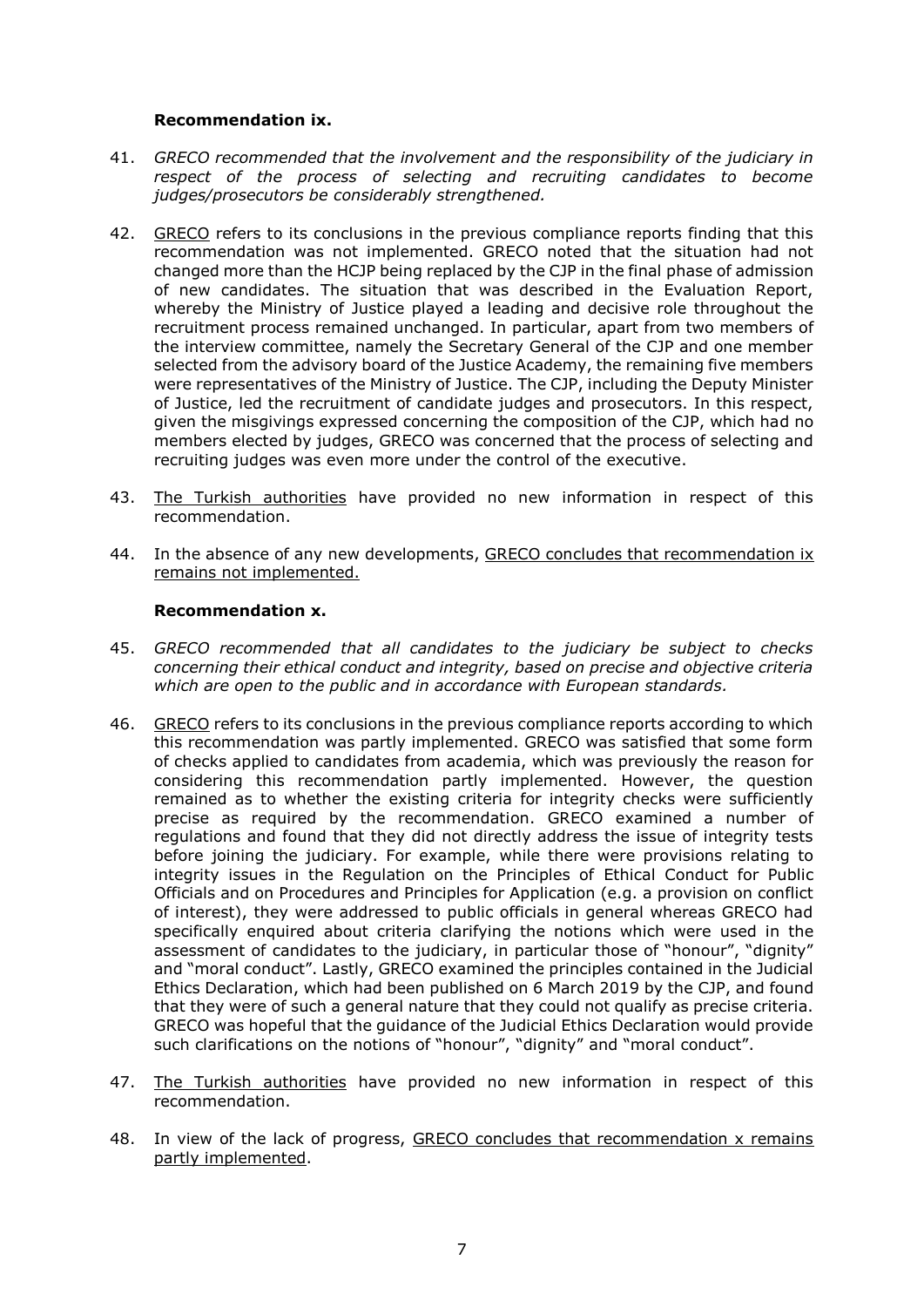#### **Recommendation xi.**

- 49. *GRECO recommended that evaluations of judges/prosecutors concerning their ethical conduct and integrity be guided by precise and objective criteria, which are open to the public and in conformity with European standards.*
- 50. GRECO refers to its conclusions in the previous compliance reports according to which this recommendation was not implemented. GRECO considered that the Judicial Ethics Declaration (see paragraph 46 above) provided a list of principles rather than precise and objective criteria that could serve for the regular evaluation of all judges/prosecutors as required by this recommendation. Therefore, it could not consider the Judicial Ethics Declaration as an adequate response to this particular recommendation.
- 51. The Turkish authorities reiterate that the Judicial Ethics Declaration provides the criteria required by this recommendation for the evaluation of judges/prosecutors and it has been put on display in courthouses. The Judicial Ethics Declaration has been referred to in CJP's decisions and procedures as well as in reports produced by the CJP's Inspection Board. Thus, on 25 September 2019 the General Assembly of the CJP gave its first recommendation, and on 30 April 2020 the CJP General Assembly made a recommendation as regards the application of the Judicial Ethics Declaration and it laid down rules and principles on its application. A social media user's guide has been drafted for judges and prosecutors with a view to providing ethical guidance to judges and prosecutors on the use of social media.
- 52. GRECO recalls that the purpose of this recommendation is the establishment of precise and objective criteria for the evaluation of judges/prosecutors, which should be known to the public. This is not synonymous with an instrument of judicial ethics such as the Judicial Ethics Declaration, which GRECO previously found to lack precise and objective criteria for the evaluation of judges/prosecutors. GRECO sees no circumstances warranting a change of its prior conclusion. The authorities have not provided any additional documents in support of their position.
- 53. GRECO concludes that recommendation xi remains not implemented.

# **Recommendation xii.**

- 54. *GRECO recommended (i) that the security of tenure for judicial officeholders be considerably strengthened, by reducing the possibility to transfer judges/prosecutors against their will, that such processes be guided by objective criteria and subject to a review mechanism (appeal); and (ii) that the powers of the Ministry of Justice to intervene in the process concerning temporary assignments be abolished.*
- 55. GRECO refers to its conclusions in the previous compliance reports according to which this recommendation was not implemented. As regards the first part of this recommendation, GRECO noted the role played by the CJP in deciding to transfer judges and prosecutors from one judicial district to another, whilst also acting as an appeal body in these matters. GRECO reiterated its misgivings about the new composition of the CJP and the negative impact on the independence and impartiality of what was meant to be the body governing careers in the judiciary. As to the second part of the recommendation, GRECO took note of the information whereby work had reportedly started on amending the relevant law with a view to abolishing the possibility for the Minister of Justice of transferring judges against their will. While this was a step in the right direction, GRECO also noted with concern once more that the Minister of Justice was well represented in the CJP.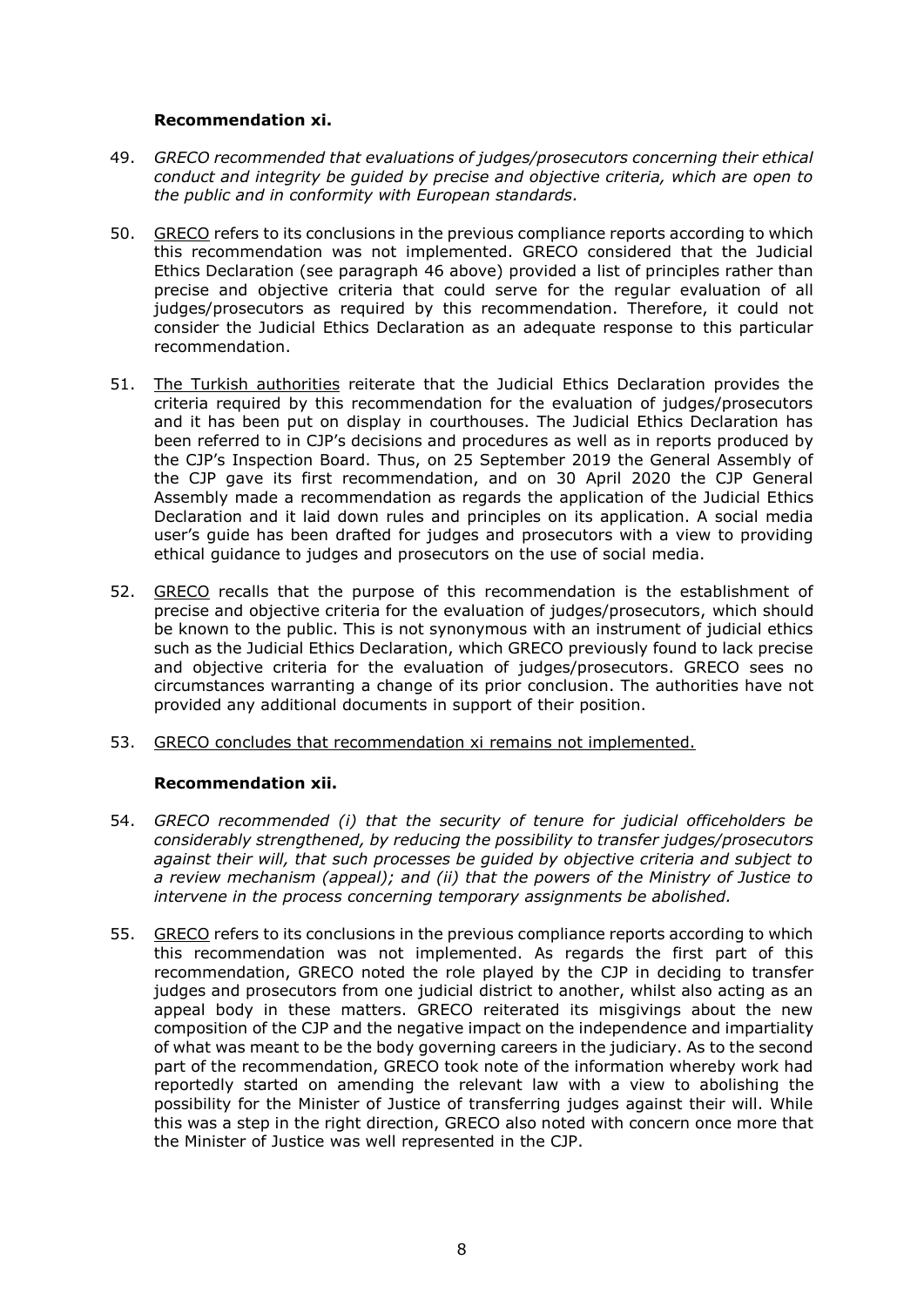- 56. The Turkish authorities reiterate their position regarding the power of the CJP to rotate judges/prosecutors from one jurisdiction to another as well as the possibility to have the decision reviewed by the relevant Chamber of CJP and, subsequently, the CJP General Assembly at the request of the concerned judge/prosecutor.
- 57. GRECO notes that there has been no change to the situation since the Second Interim Compliance Report, and refers to its previous findings. It considers that the first part of the recommendation has still not been implemented. As to the second part of the recommendation, the authorities have provided no new information as regards the possibility to abolish the powers of the Minister of Justice to intervene in the process concerning temporary assignments. It thus notes that this part of the recommendation has not been implemented.
- 58. GRECO concludes that recommendation xii remains not implemented.

#### **Recommendation xiii.**

- 59. *GRECO recommended (i) that a code of ethics be established for the particular functions of judges, including practical examples offering adequate guidance on conflicts of interest and other integrity related matters (gifts, recusal, third party contacts and handling of confidential information etc.) and (ii) that it be made accessible to the public and used in the training of all categories of judges.*
- 60. GRECO refers to its conclusion in the Second Interim Compliance Report that this recommendation was partly implemented. It took note of the adoption of the Judicial Ethics Declaration which had brought together general principles around notions such as respect for human rights, independence, impartiality, propriety, confidentiality, etc. GRECO observed that these principles were relevant but rather general and abstract and that a number of important issues were not tackled in one place but spread out over several principles, in particular the notions of conflict of interest and contact with third parties which were not clearly defined. Furthermore, the Judicial Ethics Declaration did not deal with recusals in situations of conflict of interest, contrary to what had been announced and was required by the recommendation. Lastly, the Judicial Ethics Declaration did not take into account the specificities of each profession, i.e. judges and prosecutors, and all principles applied to both without distinction, whereas the functions of judges and prosecutors are very different by nature. GRECO hoped that any guidance on this Declaration would be practical and concrete enough, distinctions being made between judges and prosecutors.
- 61. The Turkish authorities have provided no new information as to the content of the Judicial Ethics Declaration.
- 62. In view of the lack of progress, GRECO concludes that recommendation xiii remains partly implemented.

#### **Recommendation xv.**

- 63. *GRECO recommended (i) that the system of disciplinary proceedings against judges and prosecutors be subject to an in-depth evaluation aiming at establishing a process guided by objective criteria without undue influence from the executive powers and (ii) that this process, measures and sanctions be subject to review by judicial authorities.*
- 64. GRECO refers to its conclusions in the Second Interim Compliance Report that this recommendation was partly implemented. As regards the first part of the recommendation, GRECO noted that no in-depth evaluation of the system of disciplinary proceedings against judges and prosecutors with a view to establishing a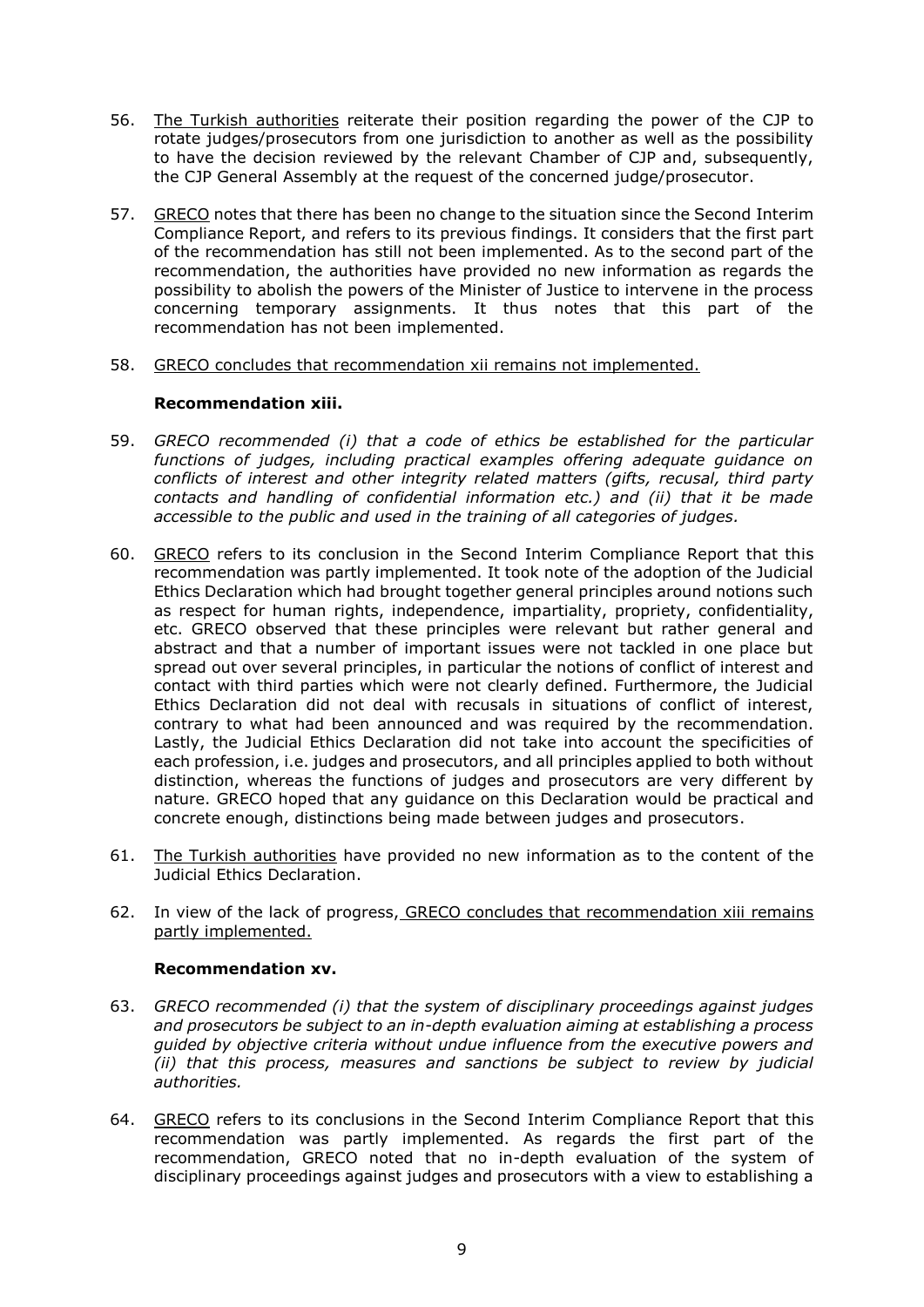process guided by objective criteria without undue influence from the executive powers, notably the Minister of Justice, was undertaken. In addition, the Minister of Justice was to be involved in the process before commencing any disciplinary proceedings. As to the second part of the recommendation, GRECO noted that an appeal against dismissal decisions was possible before the Council of State under normal rules, which was in line with that part of the recommendation. However, GRECO noted with concern that no possible appeal lay against summary dismissals of judges and prosecutors by the CJP General Assembly, the powers of which for such dismissals had been extended until July 2021, if it was suspected that judges and prosecutors were members of a criminal organisation or had contacts with it. In this context, GRECO further repeated its misgivings about the composition of the CJP.

- 65. The Turkish authorities now indicate that, in accordance with the Law no. 7075, adopted on 1 February 2018 and published in the Official Gazette on 8 March 2018, the Council of State would act as court of first instance responsible for examining appeals lodged against summary dismissals of judges and prosecutors, provided that the appeals would be lodged within 60 days of the date on which the summary dismissal decisions had become final. They further provide that Law no. 7333 of 18 July 2021 extended the powers of the CJP's General Assembly to order summary dismissals of judges and prosecutors who are suspected of being members of, affiliated or related to a terrorist organisation, until 31 July 2022.
- 66. As regards the first part of the recommendation, in the absence of any concrete development, GRECO considers that it remains not implemented. Concerning the second part of the recommendation, in view of the new information provided by the authorities, GRECO notes that appeals to the Council of State are possible for ordinary and summary dismissal decisions. Therefore, GRECO finds that the second part of the recommendation has been implemented satisfactorily, although it regrets that the possibility for the CJP's General Assembly to order summary dismissals of judges and prosecutors has been extended for a further year.
- 67. GRECO concludes that recommendation xv remains partly implemented.

#### **Recommendation xvi.**

- 68. *GRECO recommended that the power of the Minister of Justice to grant permission for the lifting of functional immunity of judges and prosecutors be transferred to the judiciary (e.g. a panel of high-ranking judges or the High Council of Judges and Prosecutors - HCJP) and that the legislation be made clear to that end.*
- 69. GRECO noted in its previous compliance reports that this recommendation was not implemented. It considered that the authorities had not made any changes in the role of the Minister of Justice, as President of the CJP, in granting permission for the lifting of functional immunity of judges and prosecutors. GRECO reiterated the concerns about the composition of the CJP and its impact on its independence were also of importance in the context of this recommendation.
- 70. The Turkish authorities have not provided any updated information in respect of this recommendation.
- 71. In view of the lack of any new developments, GRECO concludes that recommendation xvi remains not implemented.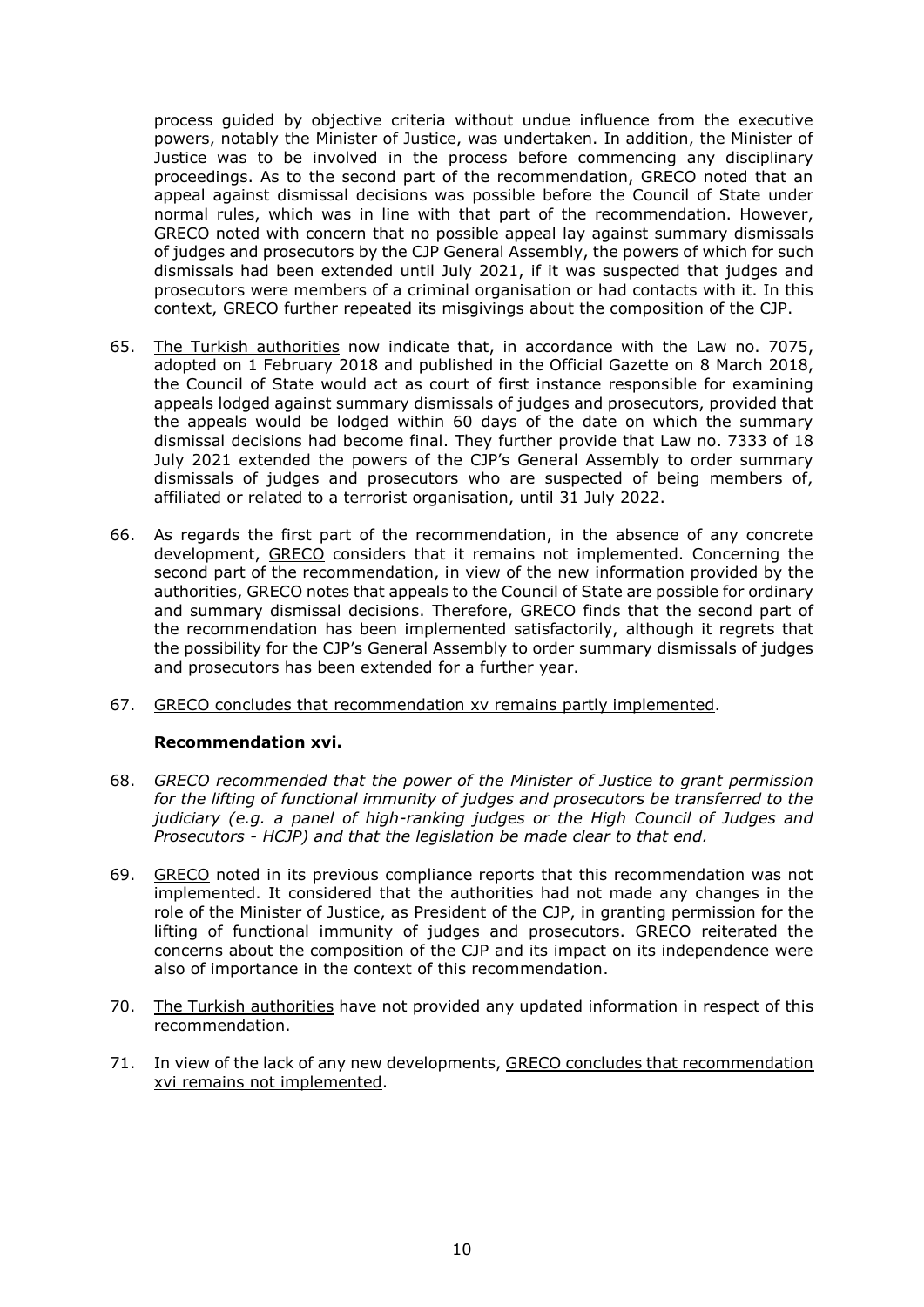#### **Recommendation xvii.**

- 72. *GRECO recommended that the organisational links between the executive authorities and the Justice Academy be reviewed in order to strengthen the involvement of the judiciary as the main interlocutor of the Academy.*
- 73. GRECO refers to its conclusions in the previous compliance reports according to which this recommendation was not implemented. In the Second Interim Compliance Report, GRECO welcomed the re-establishment of the Justice Academy - which had been dissolved - as a body separate from the Ministry of Justice, further noting that the legal basis for its establishment was a presidential decree rather than a law therefore undermining its full independence from the executive from the outset. GRECO underlined that such a legal basis bound the Justice Academy's very existence to the executive's goodwill. In addition, GRECO noted that, according to Presidential Decree No. 34 of 2 May 2019 establishing the Justice Academy, the President of the Academy was to be appointed by the President of the Republic, and the Advisory Board was presided by the Deputy Minister of Justice while the Minister of Justice appointed three members of the Advisory Board from amongst the senior officials of the Ministry of Justice. This showed the continued influence of the executive over the Justice Academy. Consequently, it could not consider the situation as an improvement in view of the requirements of the recommendation.
- 74. The Turkish authorities reiterate their position that the Justice Academy is independent and free from the influence of the executive. The Justice Academy is composed of the Presidency and the Advisory Board. The Presidency comprises the President and the heads of departments. The President is a first category judge who is appointed by the President of the Republic and eligible for appointment to the Court of Cassation. Four departments and six academic centres serve under the Presidency. Judges and prosecutors who have eight years of professional experience may work as full-time members of the Justice Academy. The authorities reiterate the detailed composition of the Advisory Board which was described in the Second Interim Compliance Report (paragraph 93). In addition, they indicate that an Academics Board, which is composed of nine independent academic experts, has been set up to work for the provision of pre-vocational training. They also point to the Action Plan on Human Rights which states that "the Justice Academy will be restricted on the basis of pluralist, participatory and transparent norms, and its independence will be strengthened".
- 75. GRECO notes that, in spite of repeated information relating to the organisation of the Justice Academy provided by the authorities, the legal basis for the establishment of the Justice Academy remains the same and it binds the Academy's existence to a decision of the President of the Republic. It further notes that there have been no changes to the appointment of the leadership of the Academy, which continues to be controlled by the Executive. Thus, the President of the Academy is appointed by the President of the Republic, the chairmanship of the Advisory Board is presided over by the Deputy Minister of Justice and the appointment of some of its members is made by the Minister of Justice. The employment of administrative and technical staff members does not diminish the influence that the Executive continues to have over the management and leadership of the Justice Academy as well as over the development of the training programme. GRECO underlines the views expressed in the Evaluation Report that "the Justice Academy should preferably be seen as an arm of the judiciary and the Ministry's involvement be limited to a minimum concerning administrative matters, if at all" (paragraph 196).
- 76. GRECO concludes that recommendation xvii remains not implemented.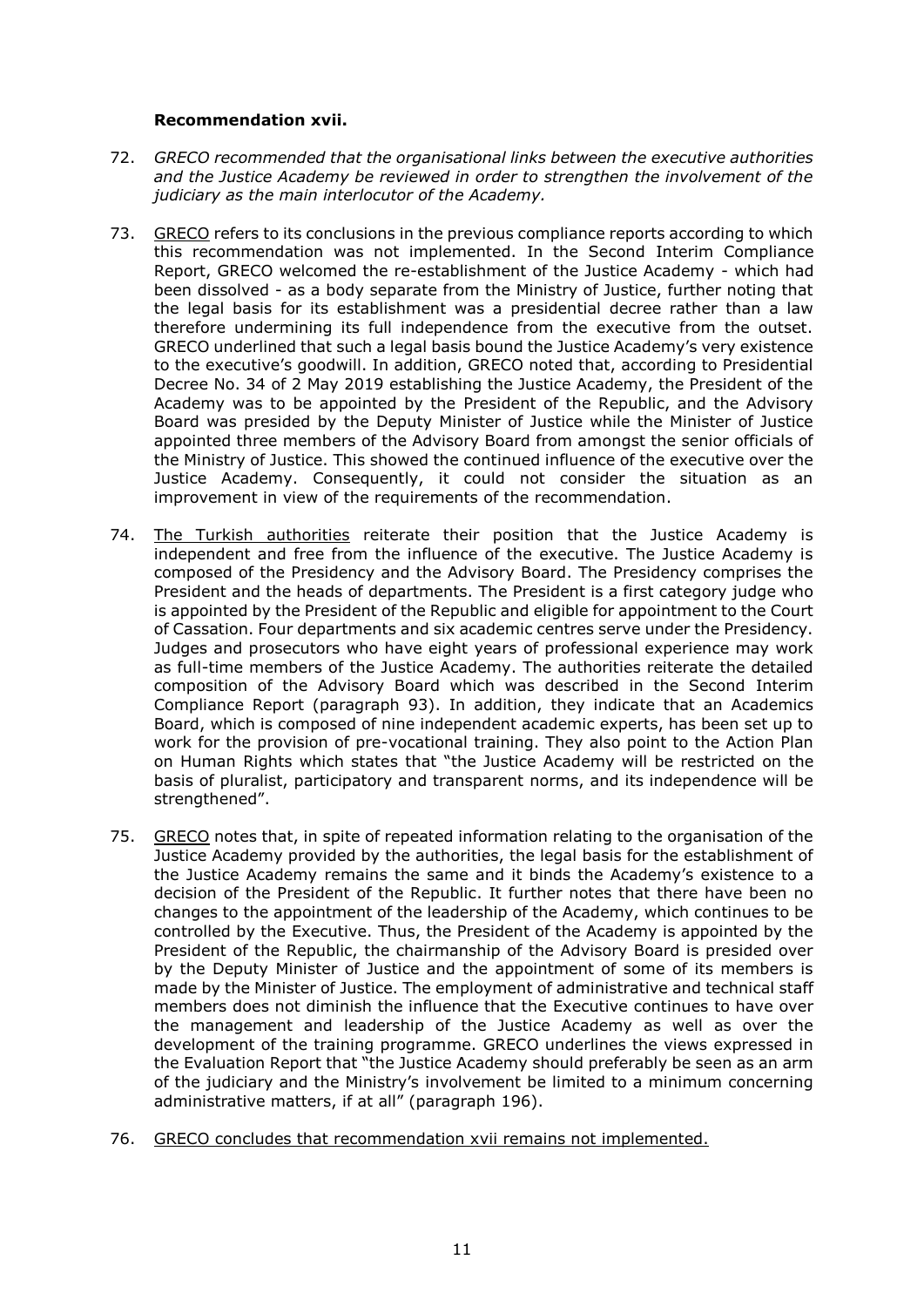#### **Recommendation xviii.**

- 77. *GRECO recommended that the special in-service training developed for judges and prosecutors be extended to include regular training on corruption prevention and judicial ethics in line with ethical norms and codes of conduct yet to be established in respect of these two distinct professions.*
- 78. GRECO refers to its conclusions in the Second Interim Compliance Report that this recommendation was partly implemented. GRECO welcomed the progress that had been made by regularly holding lectures on the Judicial Ethics Declaration and integrity issues to both judges and prosecutors. However, it considered that for the recommendation to be fully implemented, practical training for each profession had to be more specific and updated on the basis of the future guidance to be adopted regarding the Judicial Ethics Declaration.
- 79. The Turkish authorities now report that a Personal Improvement Training Centre has been set up within the Justice Academy in order to provide candidate judges and prosecutors with ethics training and increase their knowledge, skills and competence in that area. Training is delivered to candidate judges and prosecutors as part of the preparatory training programme and at the final stage, the latter being specific to each profession. The course on Judicial Ethics is delivered subsequent to candidates selecting their future profession, as it is accompanied by examples specific to each profession. In addition, judicial ethics is addressed in detail during courses relating to "Disciplinary procedures of judges and public prosecutors" and the "International Convention Against Corruption" which are delivered as part of the curriculum of the Justice Academy.
- 80. GRECO takes note of the information provided by the authorities. It welcomes the fact that ethics trainings are being conducted with reference to the specificities of each profession at the final stage of the training programme. However, GRECO has not been made aware of any explanatory guidance adopted regarding the Judicial Ethics Declaration, which should serve as a basis for tailor-made regular in-service training in respect of each profession (i.e. not only for candidates but also serving judges and prosecutors).
- 81. GRECO concludes that recommendation xviii remains partly implemented.

# **Recommendation xxi.**

- 82. *GRECO recommended (i) that a code of ethics be established for the particular functions of prosecutors, including practical examples offering adequate guidance on, specifically, conflicts of interest and other integrity related matters (gifts, recusal, third party contacts and handling of confidential information etc.) and (ii) that it be made accessible to the public and be used in the training of all categories of prosecutors.*
- 83. GRECO refers to its conclusion in the Second Interim Compliance Report according to which this recommendation was partly implemented. GRECO welcomed the adoption and publication of the Judicial Ethics Declaration. However, it regretted that contrary to what was previously announced there were no specific provisions for prosecutors that would take into account the particularities of their profession. Furthermore, the Judicial Ethics Declaration did not deal with recusals in situations of conflict of interest. Moreover, the principles contained in the declaration were rather abstract and the notion of conflict of interest was not clearly defined but touched upon in several provisions. Finally, guidance was still being developed. In this respect, considering the very general nature of the principles contained in the declaration (for instance regarding gifts) and the fact that they did not distinguish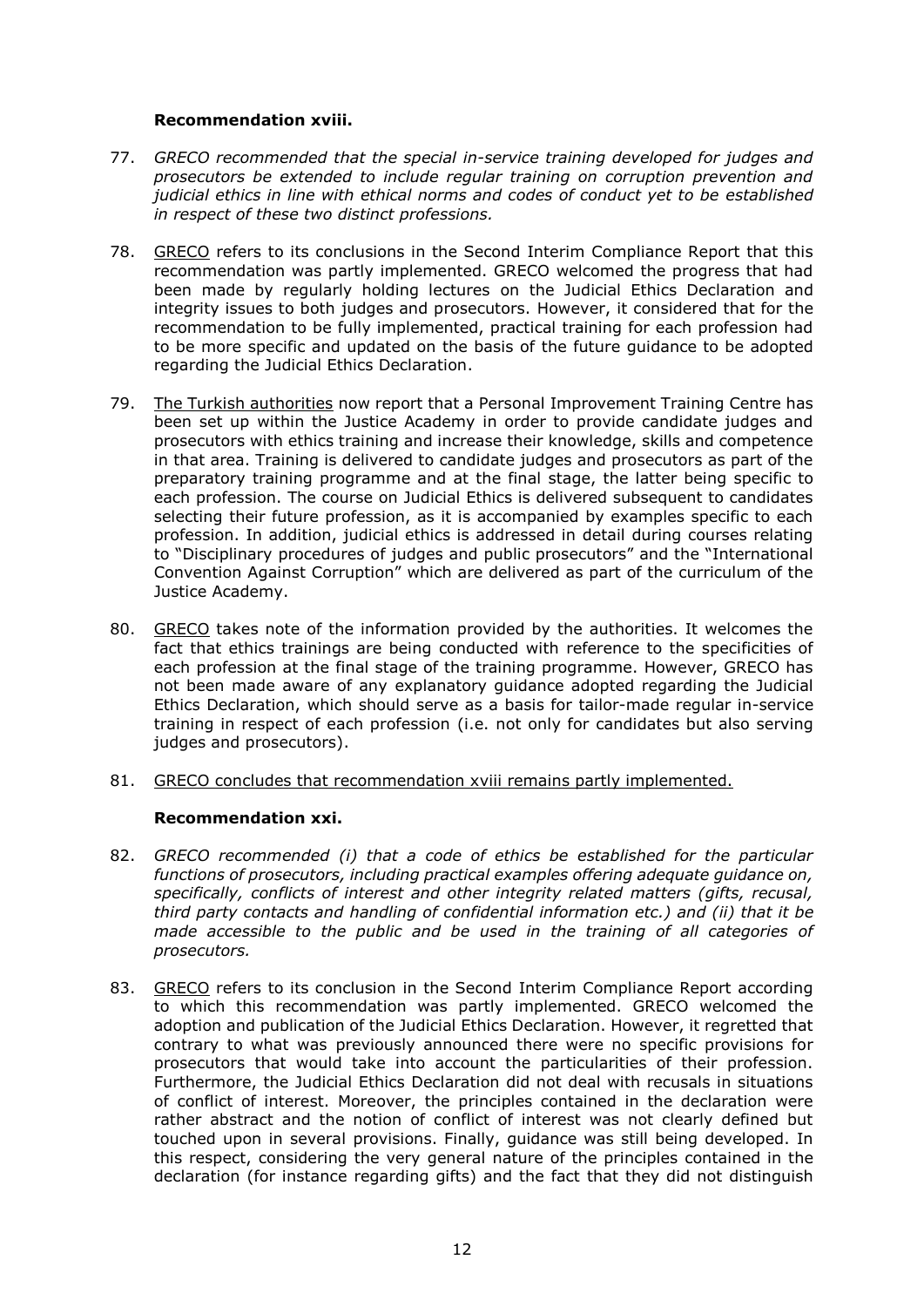between the professions of judge and prosecutor, GRECO considered it crucial that such guidelines, if they were to be truly practical and efficient, ought to contain concrete examples which would be adapted to the daily exercise of prosecutorial functions.

- 84. The Turkish authorities have provided no new information in respect of this recommendation.
- 85. In view of the lack of progress, GRECO concludes that recommendation xxi remains partly implemented.

#### **Recommendation xxii.**

- 86. *GRECO recommended (i) that clear rules/guidelines on recusal be developed in respect of public prosecutors, including an obligation to report such situations within the hierarchical structure of the prosecution service; and (ii) that measures to address a prosecutor's failure to adhere to such standards are ensured.*
- 87. GRECO refers to its conclusions in the previous compliance reports according to which this recommendation was partly implemented. In the Second Interim Compliance Report, GRECO regretted that, contrary to what had been previously announced, the Judicial Ethics Declaration did not deal with recusal in situations of conflict of interest. It did not set out a legal obligation that would require prosecutors to declare whether they had an interest in a case they were investigating and were to withdraw from the case, but only that the Chief Public Prosecutor had the power to remove a prosecutor from a case, *inter alia*, if s/he became acquainted with circumstances where there was a conflict of interest concerning the prosecutor in charge of a case, which the prosecutor might bring to his/her attention or the parties to the file dealt with by the said prosecutor. GRECO considered that there was a need for clear rules on recusal in respect of public prosecutors, notably setting out a requirement to report such situations within the hierarchical structure of the prosecution service and spelling out sanctions in case of breach.
- 88. The Turkish authorities have provided no new information in respect of this recommendation.
- 89. In view of the lack of progress, GRECO concludes that recommendation xxii remains partly implemented.

# **III. CONCLUSIONS**

- 90. **In view of the foregoing, GRECO concludes that the level of implementation remains the same as in the previous report. Türkiye has implemented satisfactorily or dealt with in a satisfactory manner three of the twenty-two recommendations contained in the Fourth Round Evaluation Report.** Of the remaining recommendations, nine have been partly implemented and ten have not been implemented.
- 91. More specifically, recommendations xiv, xix and xx have been implemented satisfactorily, recommendations iii, iv, vii, x, xiii, xv, xviii, xxi and xxii have been partly implemented and recommendations i, ii, v, vi, viii, ix, xi, xii, xvi and xvii not been implemented.
- 92. With respect to members of parliament, no tangible progress has been made to implement GRECO's recommendations since the adoption of the Second Interim Compliance Report. GRECO regrets the fact that no developments have been reported since the Evaluation Report. The draft Law on Ethical Conduct for Members of